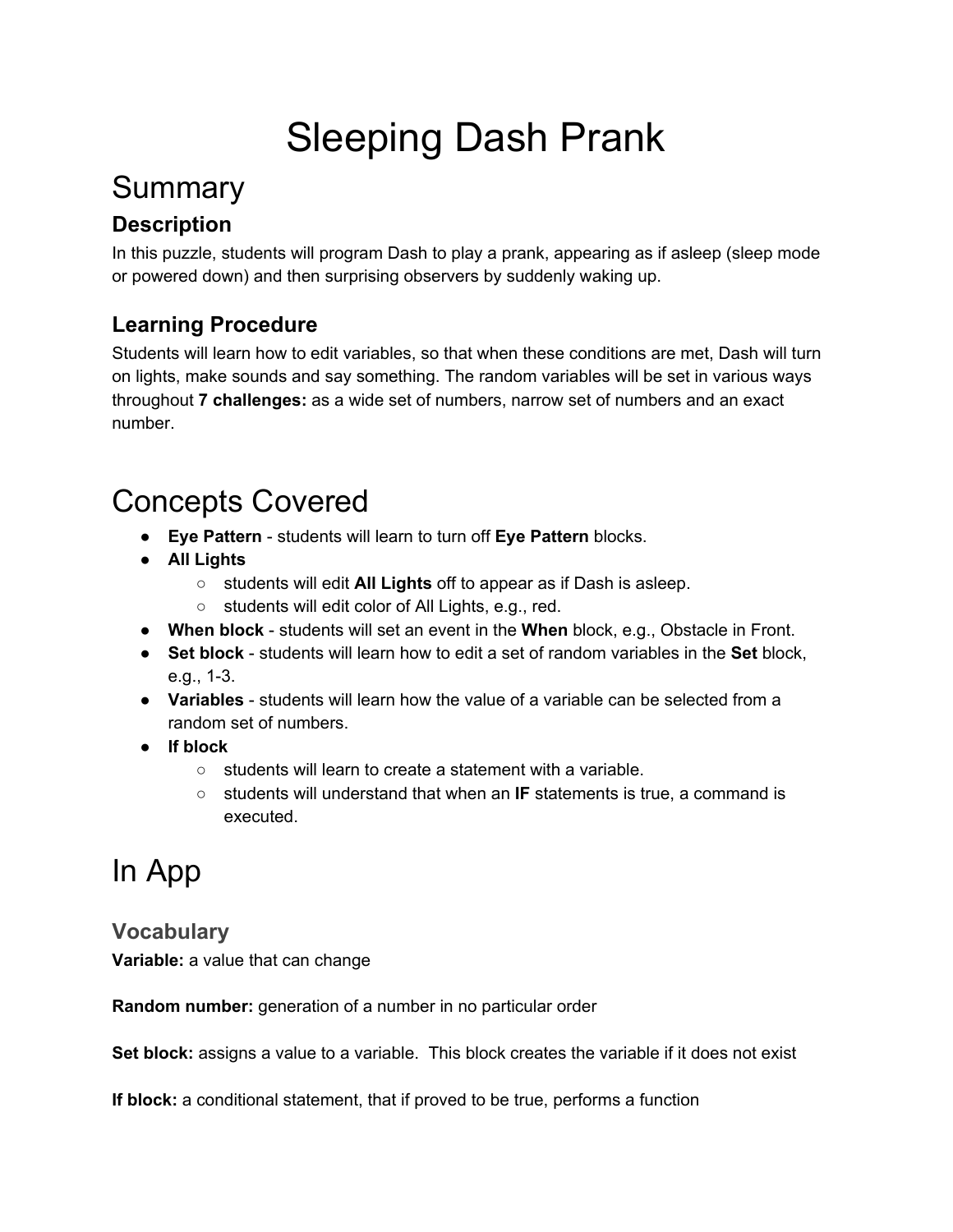### **Reflections Questions**

- 1. What type of program would call for you to edit the random variable to be selected from a wide range of numbers,  $.e.g., (1-100)?$
- 2. What type of program would call for you to edit the random variable to be selected from a narrow range of numbers,  $.e.g., (1-3)?$
- 3. What type of program would call for you to edit a specific value for an action, e.g., Sound will play when variable  $= 3$ .
- 4. What would happen if a random value was set in the **If** block, e.g., 5, but that number is NOT randomly selected?
- 5. If you were to play the Sleeping Dash program 3 times, what is the probability that it would select the number 2? If you were to play the program 6 times what is the probability it will select 2?

## Activity Extensions

*Feeling sleepy? Great, because it's time for Dash's Sleepover Party. These fun games will reinforce the concept of probability with students.*

#### **1. M&M Madness**

Time for Dash's Slumber party to begin. Dash is handing out M&M's, your favorite! Have students work in pairs. Explain that the Mars Corporation produces M&M's in 6 different colors: blue, brown, green, orange, red, and yellow. In this activity, students will be challenged to determine the probability that a given color will be picked from their candy bag. Explain that the words "most likely" and "least likely" relate to probability. Have students count the total number of M&Ms and then divide into different color piles. Students record the total and individual number of each color in a table. Which color(s) do they have the most of? least of? Explain how to create a fraction to represent each color's relationship to the whole. The numerator is the number of a particular color and the denominator is the total number of M&M's in the bag. Ask students to compare the relationship between the numerator and the denominator. The **more likely** something is, the closer to the value of one the probability will be. Standard: CC MP 1-8; [3.NF.A.1](http://www.corestandards.org/Math/Content/3/NF/A/1/)

#### **2. Dash the Prankster**

Now you have a robot prankster. Challenge students to enhance their Dash Prankster program with other special effects that Dash can do after pretending to wake up. Require students to program a random set of variables in the Set block, e.g., 1-5, so the unsuspecting passer by never knows when Dash will say or do something next! Standard: CC MP 1-8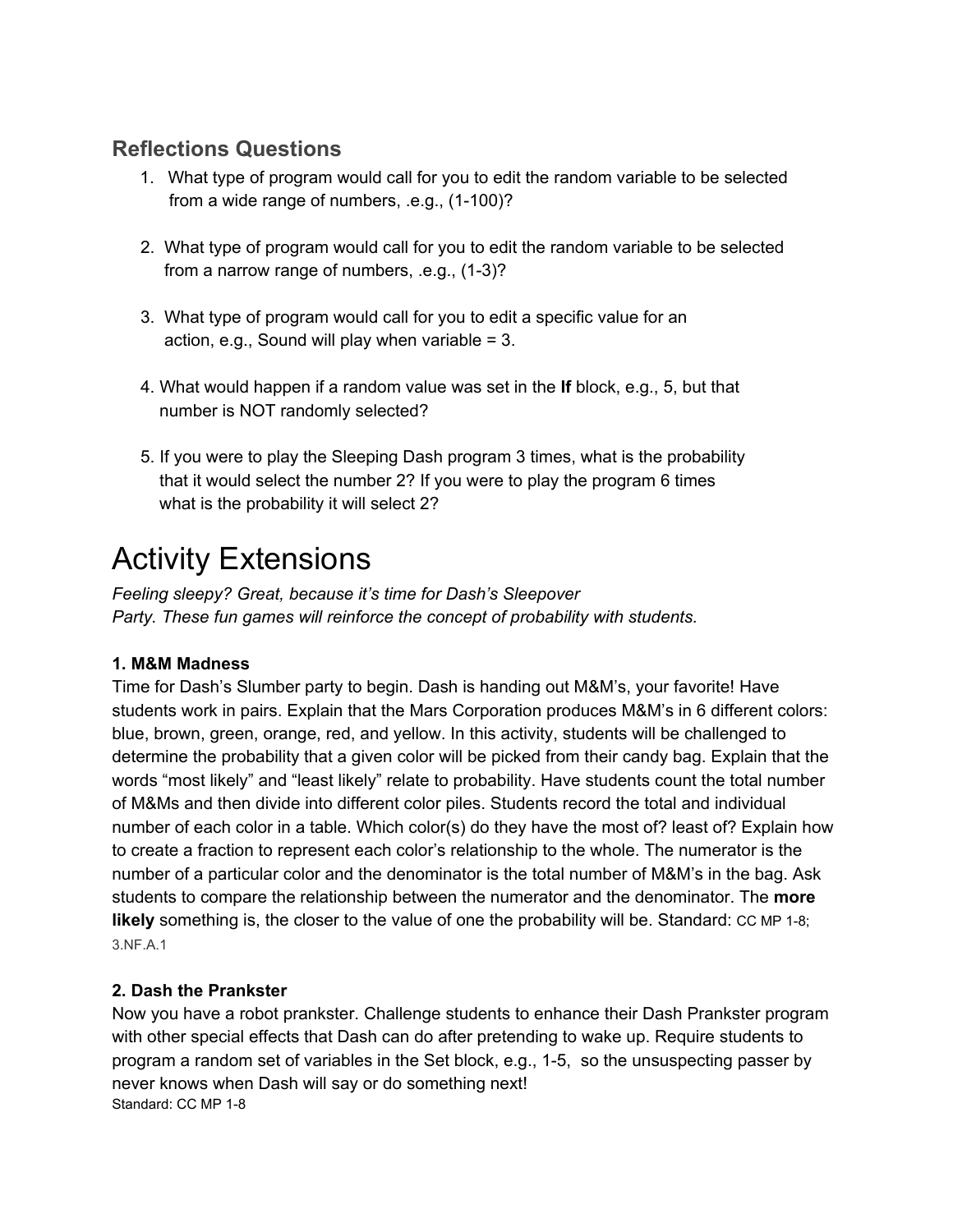#### **3. Hundred Yard Dash**

Are your students ready for a Dash race? For this activity, students will need more than one Dash robot. Each team will have one Dash-car in the race. Using one die, each team rolls a die over 8 times. Each time, the team must program Dash to move forward that exact number of cm. Before beginning, ask students which number they predict the die will land on most often. Have one student from each group record the number of times the die actually lands on each number in a data table. While programming: Students must use the numbers they've been randomly given by the die toss, but may use any of the programming blocks they've learned in order to improve their chances of winning, e.g., using loops and functions. Now have students race their Dash-cars. The team whose Dash-car travels the farthest is the winner. Discuss the results of the random die-toss across groups. Standard: CC MP 1-8

#### **4. Dash is Quite a Card!**

It's almost time for bed and Momma Dash suggests a quiet game of cards. In this activity, students will continue to explore probability and beating the odds. Begin with a 52 card deck, but then pull all of the Kings and number cards from the deck that are less than 6 and place them in one pile. Each group of 3-4 players should have 24 cards and 4 Kings. Explain that % of the cards are Kings. That means you have a one in six chance of drawing a King. Have each group of students shuffle their cards, spread them out face down, and then have one player draw 6 cards. Record how many Kings are drawn. Shuffle and repeat with each player in the group. The student with the most Kings wins. Ask if any of the students beat the odds. If a student pulled more than one King, he or she has beaten the odds. Beyond: Try this online Random Numbers Spinner with students. http://www.visnos.com/demos/random-spinners Standards: [1.MD.C.4](http://www.corestandards.org/Math/Content/1/MD/C/4/)**;** [3.NF.A.1](http://www.corestandards.org/Math/Content/3/NF/A/1/)

## Educational Standards

#### **Common Core Mathematical Practices**

- 1. Make sense of problems and persevere in solving them
- 2. Reason abstractly and quantitatively
- 3. Construct viable arguments and critique the reasoning of others
- 4. Model with mathematics
- 6. Attend to precisions

NCTM Standards and Expectations \*Although probability is not begun until 7th grade in the CC, it is an important part of problem *solving and reasoning in the NCTM.*

- Compute probabilities for simple compound events, using such methods as organized lists, tree diagrams, and area models.
- Collect data using observations, surveys, and experiments.
- Propose and justify conclusions and predictions that are based on data and design studies to further investigate the conclusions or predictions.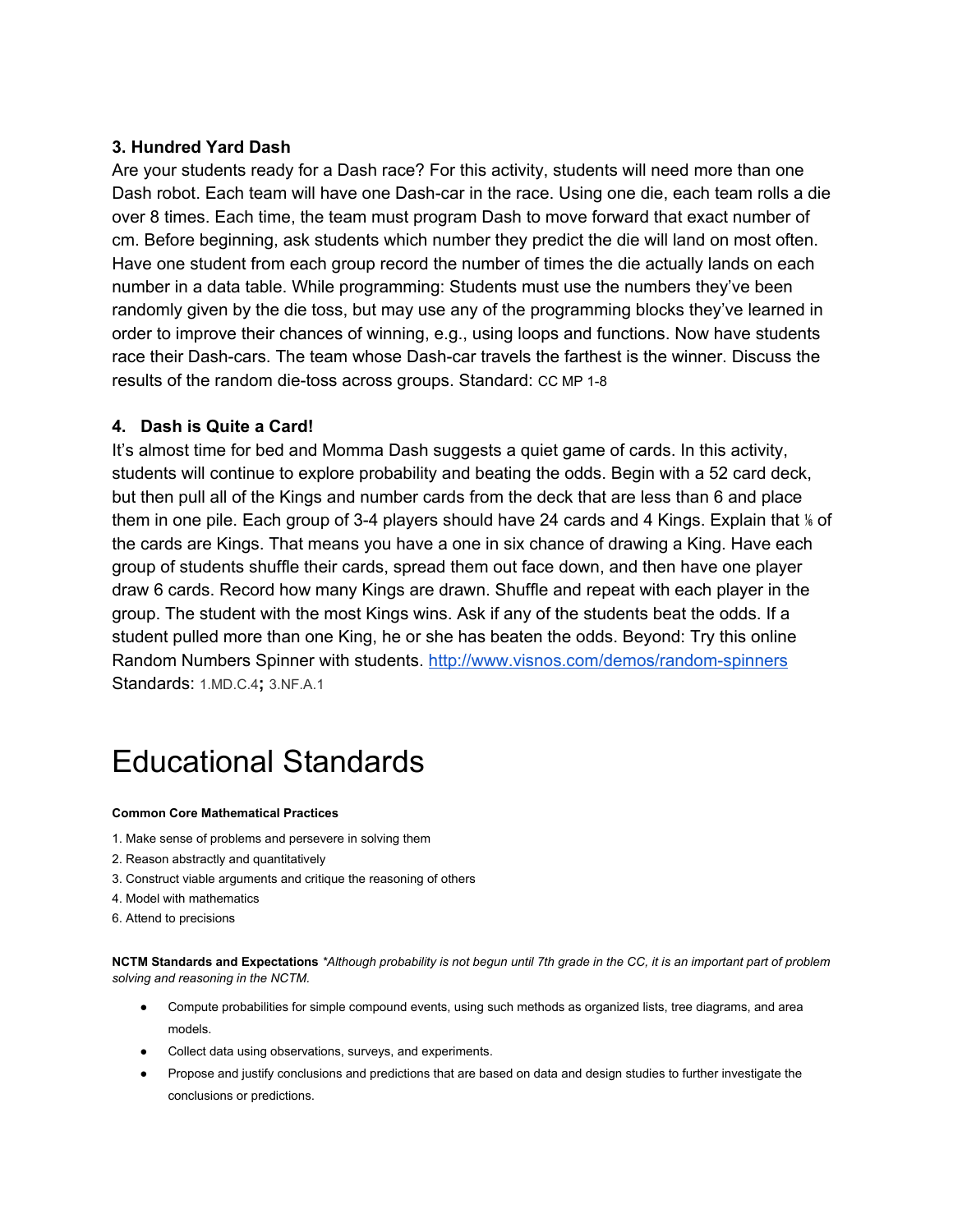- Describe events as likely or unlikely and discuss the degree of likelihood using such words as certain, equally likely, and impossible.
- Predict the probability of outcomes of simple experiments and test the predictions.

#### **CSTA K12 Computer Science Standards**

- CT.L1:303. Understand how to arrange information into useful order
- CT.L1:6-01. Understand and use the basic steps in algorithmic problem-solving.
- CT.L1:602. Develop a simple understanding of an algorithm
- CPP.L1.3-04. Construct a set of statements to be acted out to accomplish a simple task.
- CPP.L1:6-05. Construct a program as a set of step-by-step instructions to be acted out.
- CT.L203. Define an algorithm as a sequence of instructions that can be processed by a computer.
- CT.L206. Describe and analyze a sequence of instructions being followed.

### **Solutions**

#### **Challenge 1**

First, put the blocks together so that Dash looks completely powered down and perfectly innocent after you hit the Start button.

|                       |                                                                                                                                     | $\bullet$ |
|-----------------------|-------------------------------------------------------------------------------------------------------------------------------------|-----------|
| Start                 |                                                                                                                                     |           |
| Drive                 |                                                                                                                                     |           |
| Look                  |                                                                                                                                     |           |
| Light                 | When Start<br>$\bullet$<br>$\blacksquare$                                                                                           |           |
| Sound                 | Eye Pattern All off                                                                                                                 |           |
| Animations            | All Lights                                                                                                                          |           |
| Corttrol              |                                                                                                                                     |           |
| Variables             |                                                                                                                                     |           |
| Accessory             |                                                                                                                                     |           |
|                       |                                                                                                                                     |           |
|                       |                                                                                                                                     | Reset     |
|                       | Need a hint?                                                                                                                        |           |
| START <sup>&gt;</sup> | First, put the blocks together so that Dash looks completely powered down and perfectly innocent<br>after you hit the Start button. |           |

#### **Challenge 2**

Try running the program. What happens each time you put your hand in front of Dash? Notice how the value of the orange variable changes.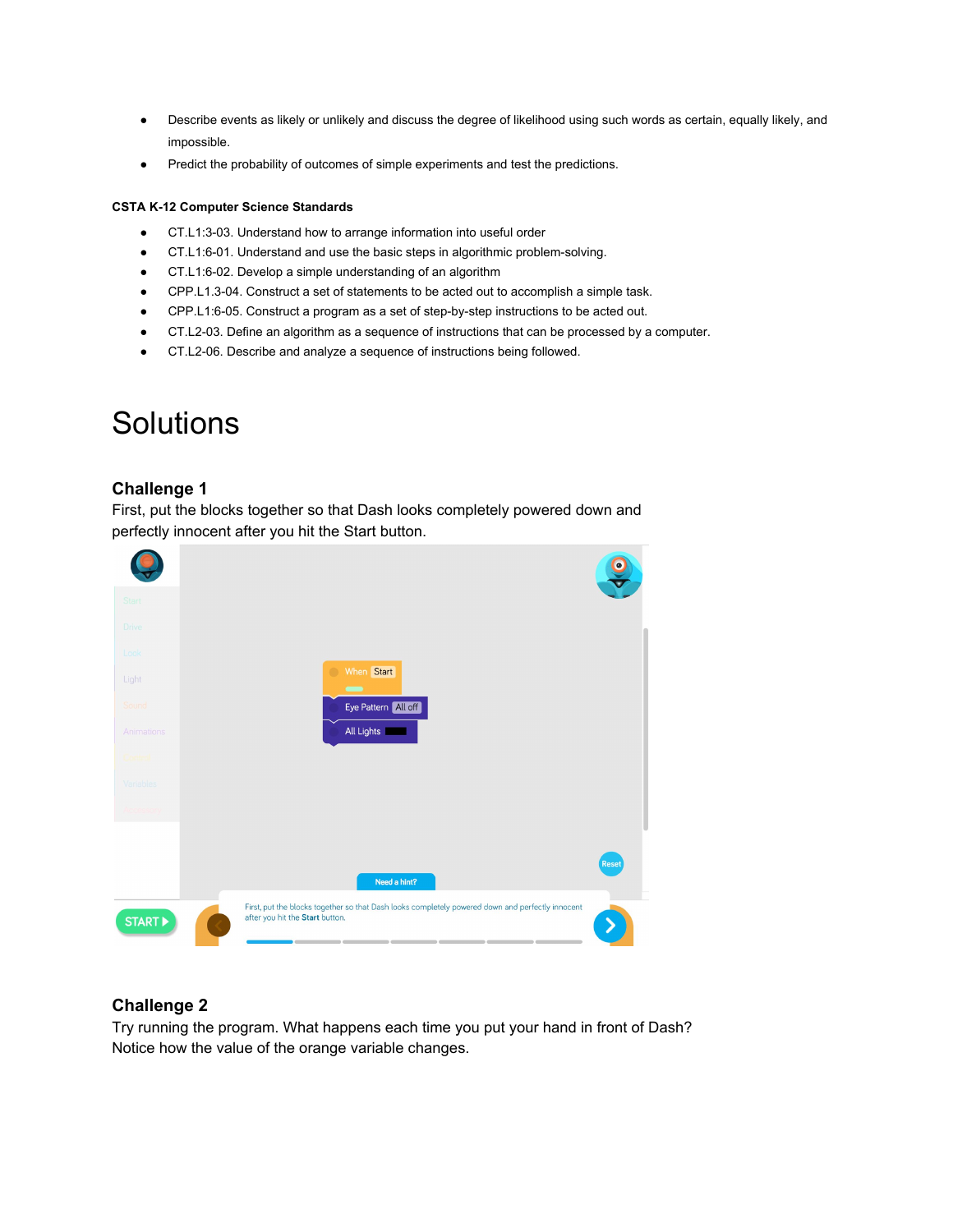

#### **Challenge 3**

In the last step, Dash picked a random number between 0100. Edit the **Set variable** block to make Dash pick a random number from **1 to 3** instead.

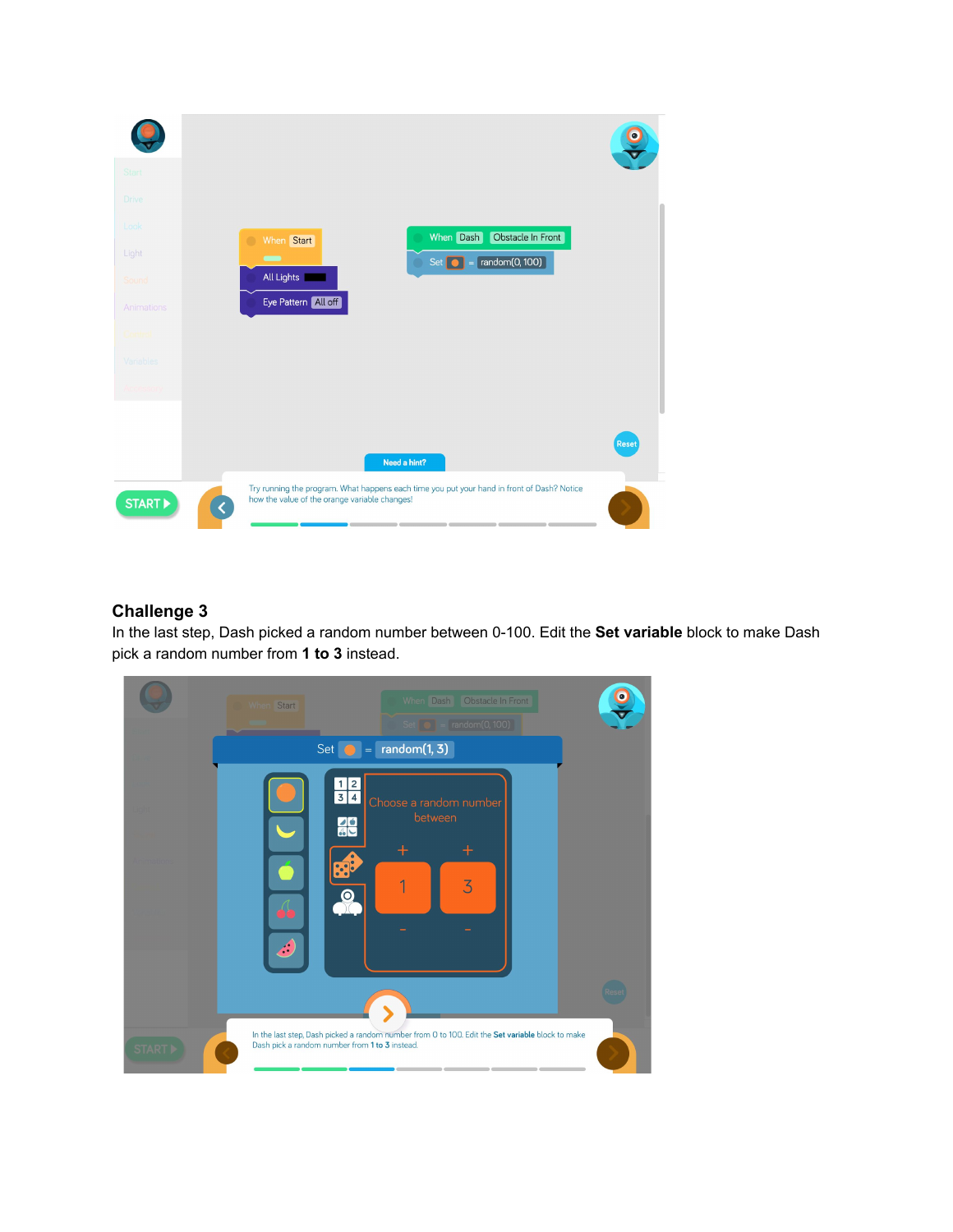

#### **Challenge 4**

When Dash detects an **obstacle in front**, make Dash turn **red**, turn eye lights **on**, look **up** and say something, look **straight**, and then turn all lights **off** to go back into sleep mode.

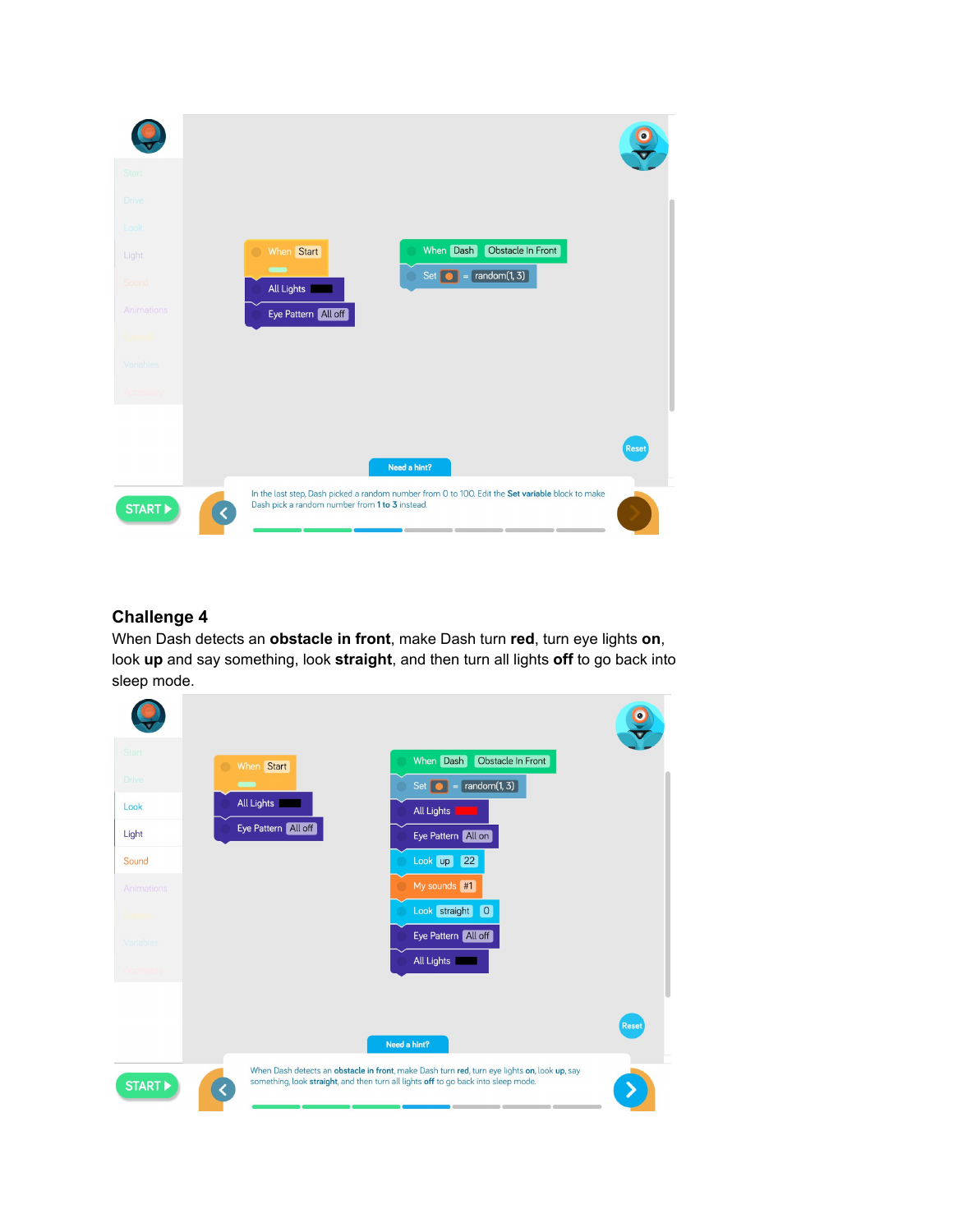#### **Challenge 5**

Now add an **If** block around the **sound** block. Edit the **If** block so that Dash does the sound you just recorded **if** the **variable = 1**.



#### **Challenge 6**

Add a second **If** block and **My sounds** block right below the other **If** block. Record a new sound. Program Dash to say **sound 1** if the random number **= 1** and **sound 2** if the random number **=2.**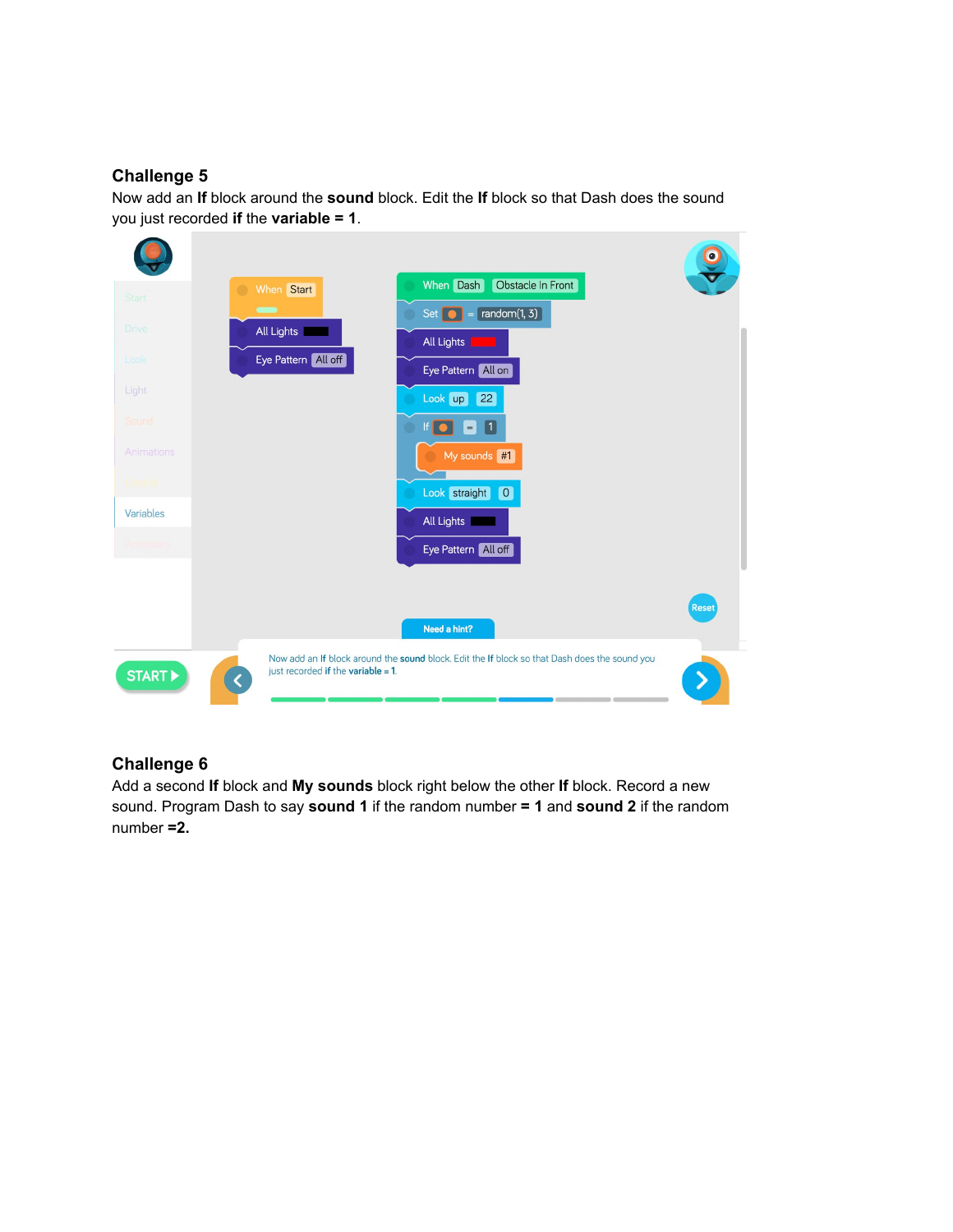

**Challenge 7 Add to the program**. Make Dash do **weird beeps** if the random number **= 3**.